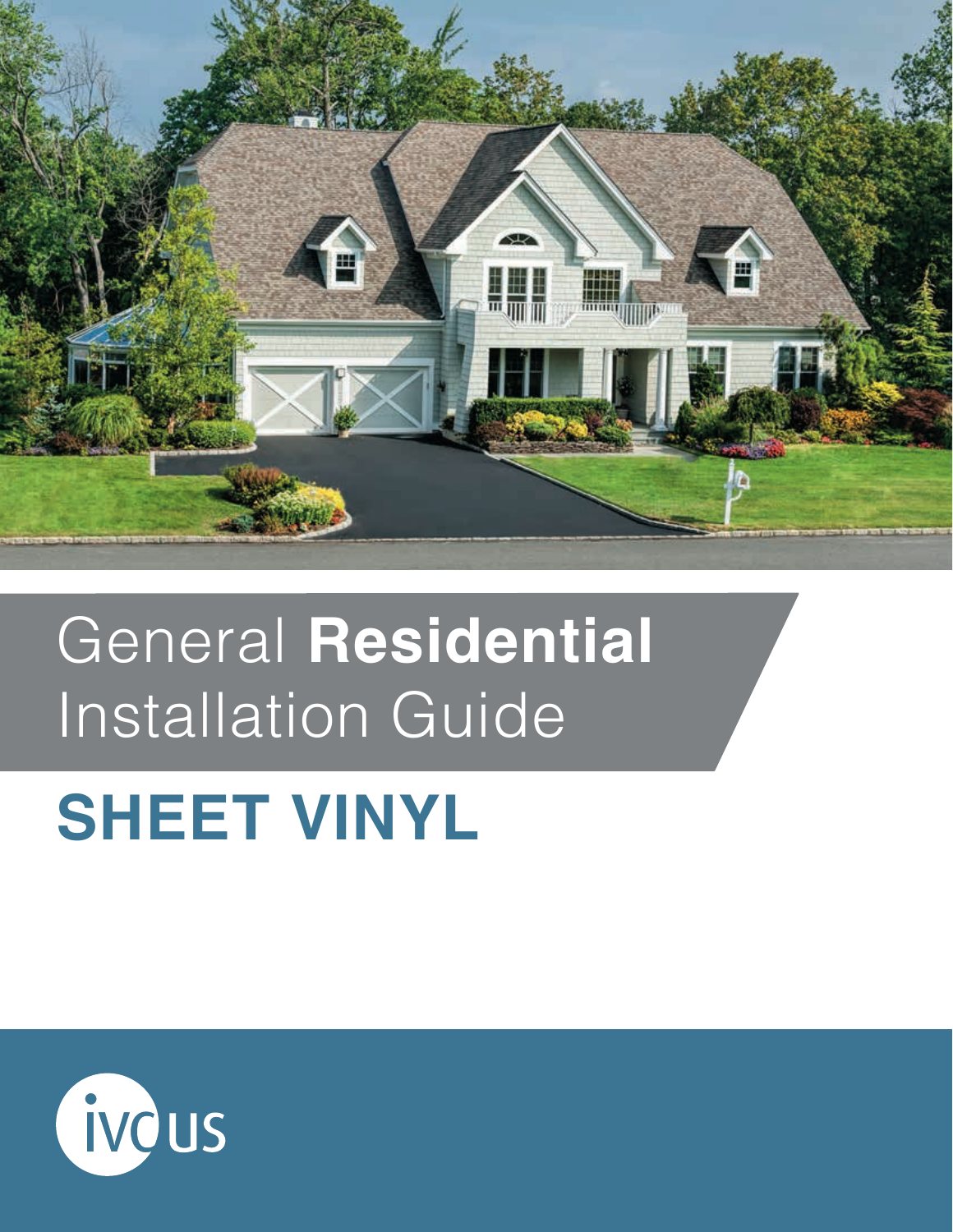# **IVC US Residential Installation Guide - Sheet Vinyl Flooring**

**There are three methods of installation suitable for IVC US Residential sheet vinyl flooring:** 

The installation method used is dependent upon the day-to-day activities and the overall floor dimensions.

- **1.** Releasable Full Spread Installation Method using Pressure Sensitive Adhesive (most common)
- **2.** Loose-Lay Installation (in areas 25 square yards or less and no more than 1 seam)
- **3.** Permanent Full Spread Installation Method (must be used for "special needs" installations, all new construction and cold crack warranty jobs) **PLEASE NOTE** that if you elect to permanently install your IVC residential flooring using this method as opposed to the Releasable Installation Method with Pressure Sensitive Adhesive that labor rates exceeding residential releasable removal and underlayment will not be covered.

# *Please contact IVC US Technical Services at* **888-225-8287** *with any questions.*

# **Releasable Full Spread Installation Method using Pressure Sensitive Adhesive**

**Materials Required for Installation:**

- 3/8" short nap paint roller
- IVC FLEX-TECH Pressure Sensitive Releasable Adhesive
	- If unavailable, approved secondary alternatives include:
		- Taylor 2037
		- Henry© 650 R

**NOTE:** IVC will not be held responsible for problems that may arise for approved secondary alternative adhesives. Please contact the approved secondary alternative adhesives' manufacturer with issues.

- IVC FLEX-SEAM Premium Seam Bond
	- If unavailable, approved secondary alternatives include:
		- Taylor 2062
			- **NOTE:** IVC will not be held responsible for problems that may arise for approved secondary alternative seam sealers. Please contact the approved secondary alternative seam sealer's manufacturer with issues.
- Acrylic Double Face Tape for Vinyl Floors
- **Sharp Utility Knife**
- Straight edge
- Push broom
- IVC FLEX -PRIM Acrylic Latex Primer (if priming the floor is necessary)

*For acceptable underlayments, see next page*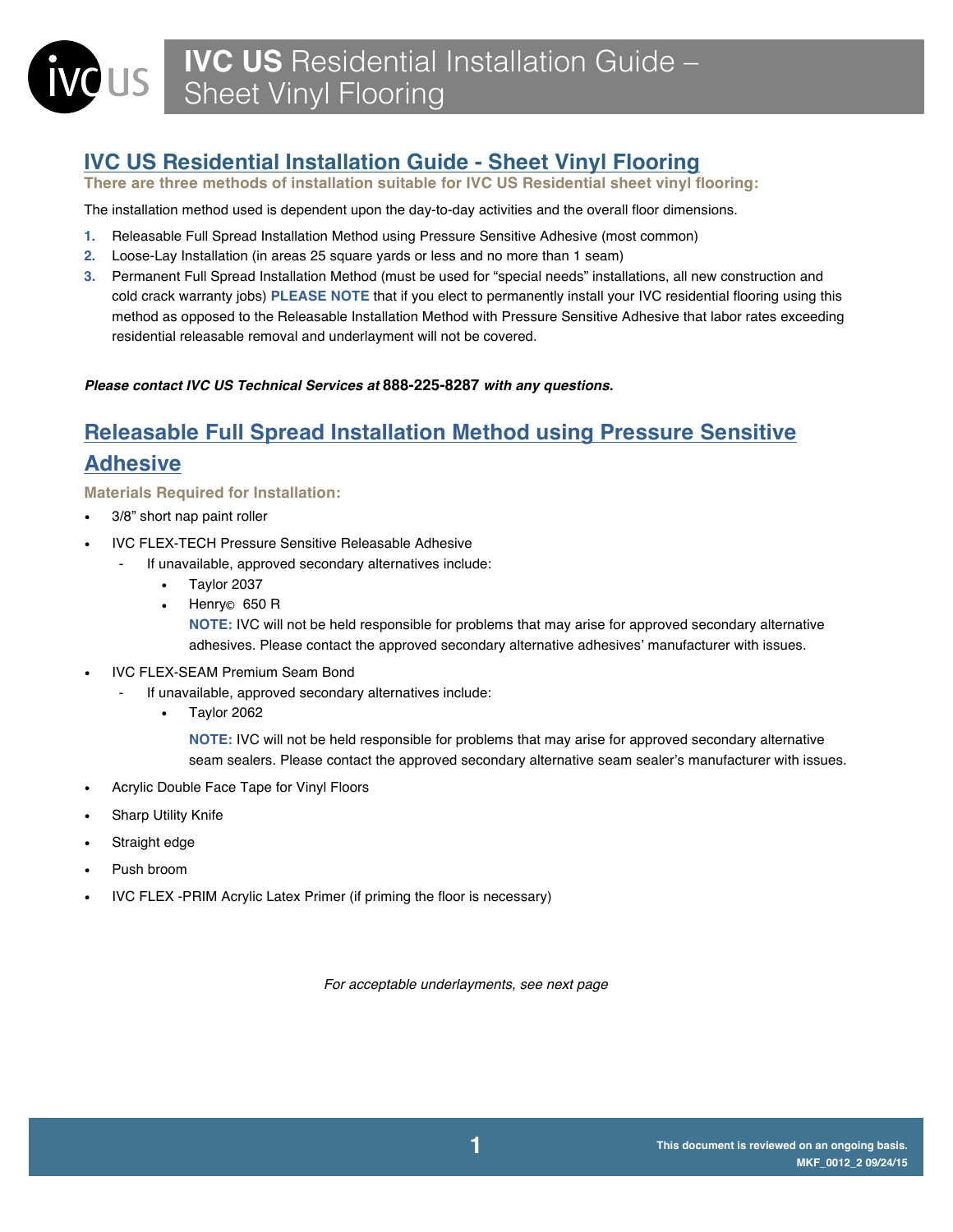### **Acceptable Underlayments:**

#### **• Wood Underlayment**

*Wood underlayment panels require a double layer construction and must be underlayment grade as specified and warranted by the manufacturer. Always fasten underlayment panels in accordance with the manufacturer's*  recommendations. Any failure of the underlayment or IVC US flooring as a result of the underlayment is NOT the *responsibility of IVC US. Any porous wood underlayment must be primed.*

- **Concrete**
- **• VCT (**well bonded, on and above grade)
- **• Ceramic** (well bonded) with a skim coat
- **• Terrazzo** (well bonded)
- **• Self-leveling and patching compounds** (latex fortified Portland cement based only)
- **• Resilient floor** (no more than 2 layers, well bonded, non-cushioned residential applications only)
- **Radiant heat floors** (not exceeding 85°F (29°C) and approved by the manufacturer for the use of their product with resilient vinyl flooring applications)
- **• Gypcrete** can be utilized when necessary due to radiant heat and in high rise buildings. Gypcrete must be sealed using **IVC FLEX-PRIM Acrylic Latex Prime**r to stabilize the surface for adhesive bond. All issues with gypcrete cracking, crumbling, powdering and resulting in the release of adhesive bond are **NOT** warranted by IVC US.
- **OSB** (underlayment grade)

*OSB underlayment panels must be underlayment grade as specified and warranted by the manufacturer. Underlayment panels and joints must be fastened and reinforced according to manufacturer's instructions. Completely sand the floor with a floor sander, so that the floor is smooth and flat.* **Note:** *The chips in OSB overlap. Without sanding properly, OSB has high and low spots throughout the floor that could telegraph through the vinyl.*

*-* **Surface must be primed using IVC FLEX-PRIM Acrylic Latex Primer.**

**• Particle board** (underlayment grade)

*Particle board underlayment panels must be underlayment grade as specified and warranted by the manufacturer.* 

#### *-* **Surface must be primed using IVC FLEX-PRIM Acrylic Latex Primer.**

#### **Floor Preparation:**

Floor must be clean, smooth, flat and dry. Remove all foreign substances such as wax, grease, dirt, construction markings and contaminants, and any substance or chemical that would interfere with a good bond. Fill all holes and cracks with a latex fortified Portland cement based patching compound. Sand high spots to eliminate the possibility of telegraphing. Prime floor if needed with IVC FLEX -PRIM Acrylic Latex Primer to prevent over absorption of adhesives, dust containment, and to ensure a better bond of the adhesive to the subfloor.

Moisture levels at the time of installation of concrete slabs during and after installation must be 5 lbs. or less per 1000 square feet per 24 hours using an anhydrous calcium chloride test according to ASTM F-1869, and pH must be between 5 and 9; or, if using ASTM F-2170 In-Situ Probes should be less than 75% relative humidity.

**Inspection of flooring material prior to installation is required.** Any defects should be immediately reported to the retail store from which the flooring was purchased before installation. IVC US will not be responsible for labor costs to repair or replace material with defects that were apparent before or noticed at the end of an installation.

The job site and all flooring material and adhesive must be kept for 24 hours before, during and after installation between 65˚ F and 85˚ F (18°C and 29°C).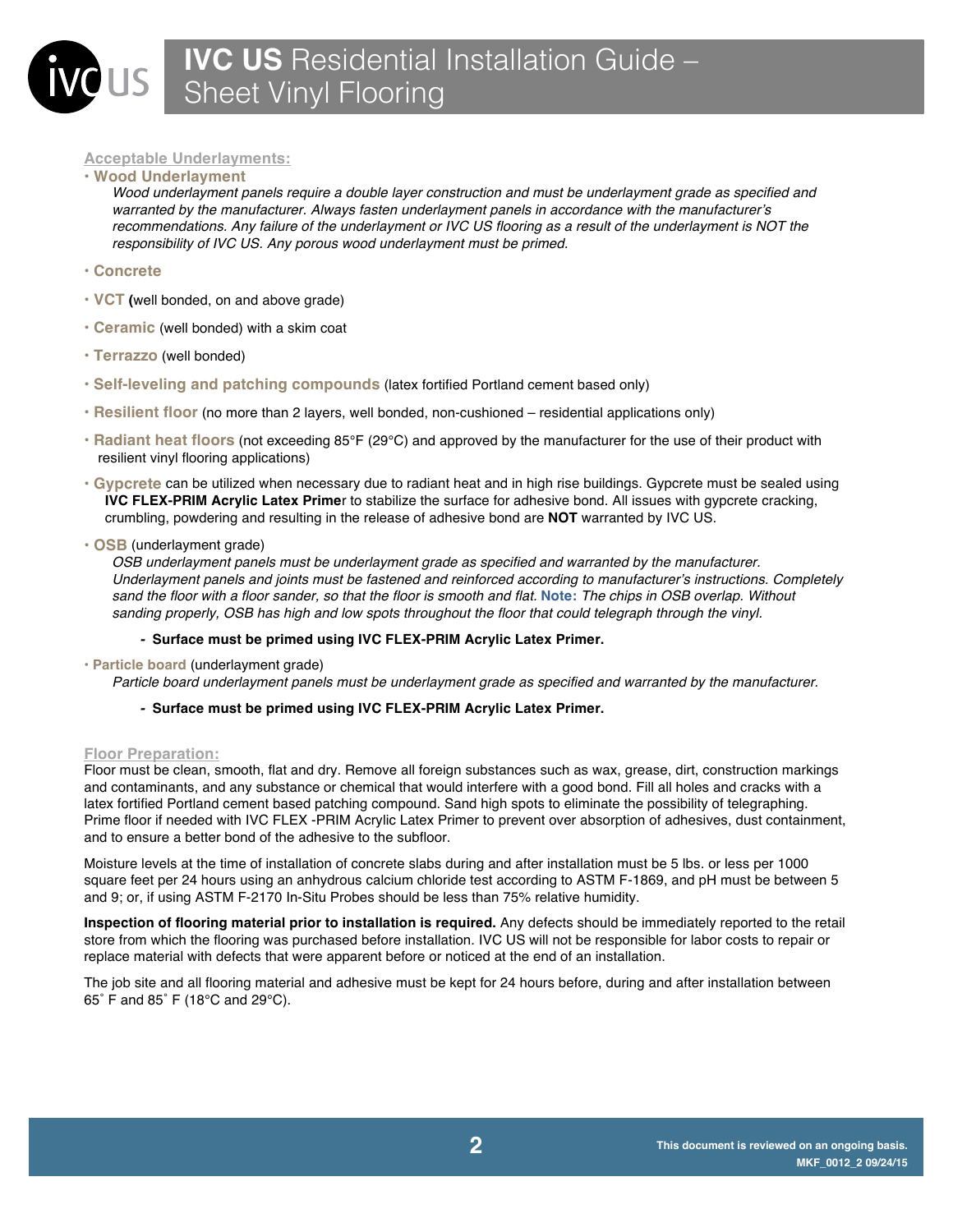# **Releasable Installation Method using Pressure Sensitive Adhesive Steps**

# **Step 1**

 $\mathsf{S}$ 

Prepare substrate in order for the surface to be clean, smooth, flat and dry. Under cut all wooden door jambs to maintain a 1/8" relief gap.

# **Step 2**

Place acrylic double face tape at all doorways where a transition strip is needed, next to sliding doors, in front of tubs and shower stalls, and similar areas where an expansion gap will not be covered with trim. Place double face acrylic tape around all floor vents to eliminate air migrating under vinyl causing bubbles. Do not tape along walls or around perimeter of room, as this is not perimeter install flooring.

# **Step 3**

Align the pattern with the most dominant wall to achieve the best appearance in the room. Using a sharp utility knife, trim away excess material along the walls, at cabinets, etc., leaving approximately 2" of vinyl at these areas to be trimmed off later (rough cut). **Never install cabinets on top of sheet goods installed with releasable adhesive.** 

# **Step 4**

*IF A SEAM IS REQUIRED, PLEASE FOLLOW THE "SEAMING INSTRUCTIONS IN A RELEASEABLE FULL SPREAD INSTALLATION METHOD WITH PRESSURE SENSATIVE ADHESIVE."*

# **Step 5**

Make relief cuts at corners and projections to allow the material to lay flat before the final cuts are made. Final trimming should be done by cutting in with a utility knife or trimmer leaving a 1/8" to 1/4" expansion gap. The gap allows for sub-floor movement caused by changes in atmospheric conditions. The material should not touch the wall, corners or objects at any point or bubbles or wrinkles may occur. The material must lay flat to stay flat. Final cuts must be made prior to applying adhesive.

# **Step 6**

Fold back material one half at a time and roll on a consistent layer of IVC FLEX-TECH Pressure Sensitive Adhesive with the 3/8" short nap paint roller.

# **Step 7**

Before placing the material in the adhesive, make sure the adhesive is completely dry (**must be dry and tacky to the touch**). There should be no transfer of adhesive to material. (A fan can be used to accelerate drying time.) If the adhesive is not completely dry before installation of material, the adhesive will continue to release gasses causing bubbles under the vinyl material.

# **Step 8**

Position the material in place so that no shifting can occur. Do not lift the vinyl into place because it may shift slightly and wrinkle.

# **Step 9**

Starting in the center of the floor, remove air from under material using a push broom (broom method). **Do not use any type of flooring roller, i.e. 75 or 100 pound.** Do not twist material when placing it onto the adhesive.

# **Step 10**

Repeat steps 6-8 for the remaining portion of the flooring material.

# **Step 11**

Use quarter round or base board to cover the exposed expansion gap. When installing quarter round or any moldings, make sure that they are fastened only to the wall, and do not pinch the material at any point.

*\* Material not installed in accordance with IVC recommended guidelines, including any and all problems caused by the use of non-recommended adhesive, seam sealer/bond, underlayment and/or improper preparation of the substrate are not covered under the IVC warranty system.*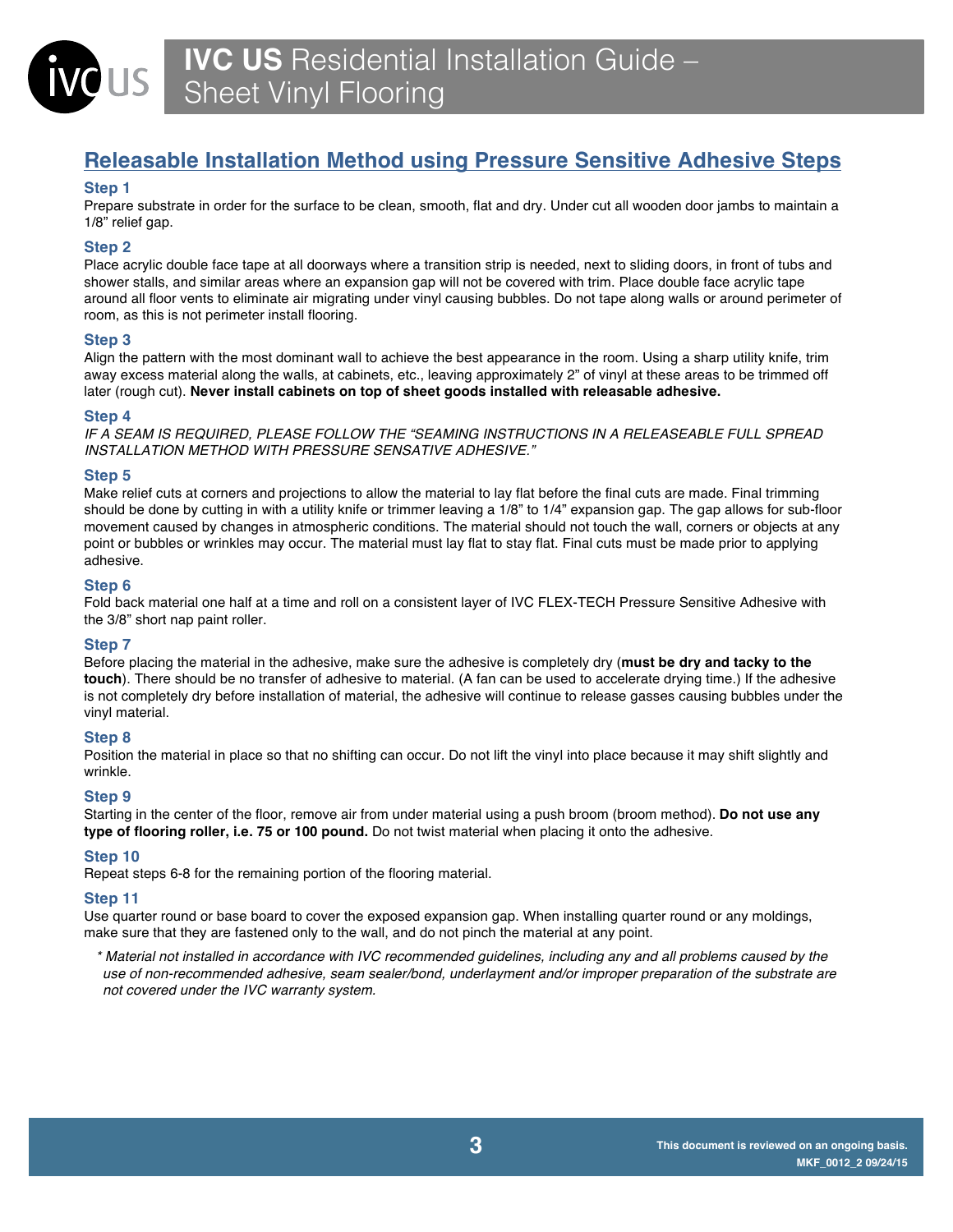# **Seaming Instructions in a Releasable Full Spread Installation Method using Pressure Sensitive Adhesive**

- **1.** After adhesive is rolled on and completely dry, position the flooring by over-lapping the seam edges. (Make sure to match patterns.)
- **2.** With a straight edge and a sharp utility knife, cut through both layers of flooring material (double-cut) at the designated match point. Make sure the utility knife blade is held in an upright position for a clean 90 degree cut.
- **3.** Remove and discard waste material.

**IUS** 

- **4.** Fold back about 8" of the vinyl on one side of the seam and apply a small bead of IVC FLEX-SEAM Premium Seam Bond to one edge of the vinyl that is on the floor.
- **5.** Tuck the seam edges together and **wipe off excess bond/sealer with a clean, damp cloth**.
- **6.** Use a resilient flooring type hand roller (or wallpaper seam roller) to squeeze out any remaining bond/sealer from the seam. Immediately clean seam with a damp cloth followed by a clean, dry cloth.
- **7.** Protect the seam and allow it to dry (approximately 6 hours).

#### **Additional Instructions/Notes:**

- Always inspect the flooring thoroughly before installation.
- **DO NOT** slide or roll heavy appliances or furniture over or across the flooring. Always lift objects and place them on the flooring or reposition appliances and furniture using hardboards or sliders between the object and flooring while gently repositioning them.
- In-floor heat/AC registers may rest on the vinyl floor, but leave space under registers that are attached to the floor or wall. They should not pinch the flooring material. Be sure to allow a larger opening around the screw to enable movement.
- Apply caulk next to bathtubs, showers, sliding doors or similar areas.
- For bathroom installations, it is not necessary to remove the toilet. Make relief cuts around the perimeter of the toilet and make sure the vinyl flooring is laying flat before trimming off the excess material. Apply caulk around the toilet, next to bathtubs and showers to prevent moisture from getting under the vinyl. Note: if there is a ceramic sanitary cove and no place to install trim mold, you can apply caulk around the walls.
- Make sure furniture legs have large surface, non-staining plastic floor protectors or non-staining felt pads. The protectors should be at least one inch in diameter and rest flat on the floor. The heavier the item, the wider the floor protector should be. Replace small, narrow metal or dome-shaped glides with smooth, flat glides that are in flat contact with the floor.
- Do not use a trowel for application of pressure sensitive adhesive.
- Never use tape around the perimeter of the room.
- Never apply IVC Residential Flooring to wet adhesive. This could cause permanent bond or wrinkling.
- For metal door jambs that cannot be undercut, leave a 1/8" expansion gap and caulk with 100% silicone caulking.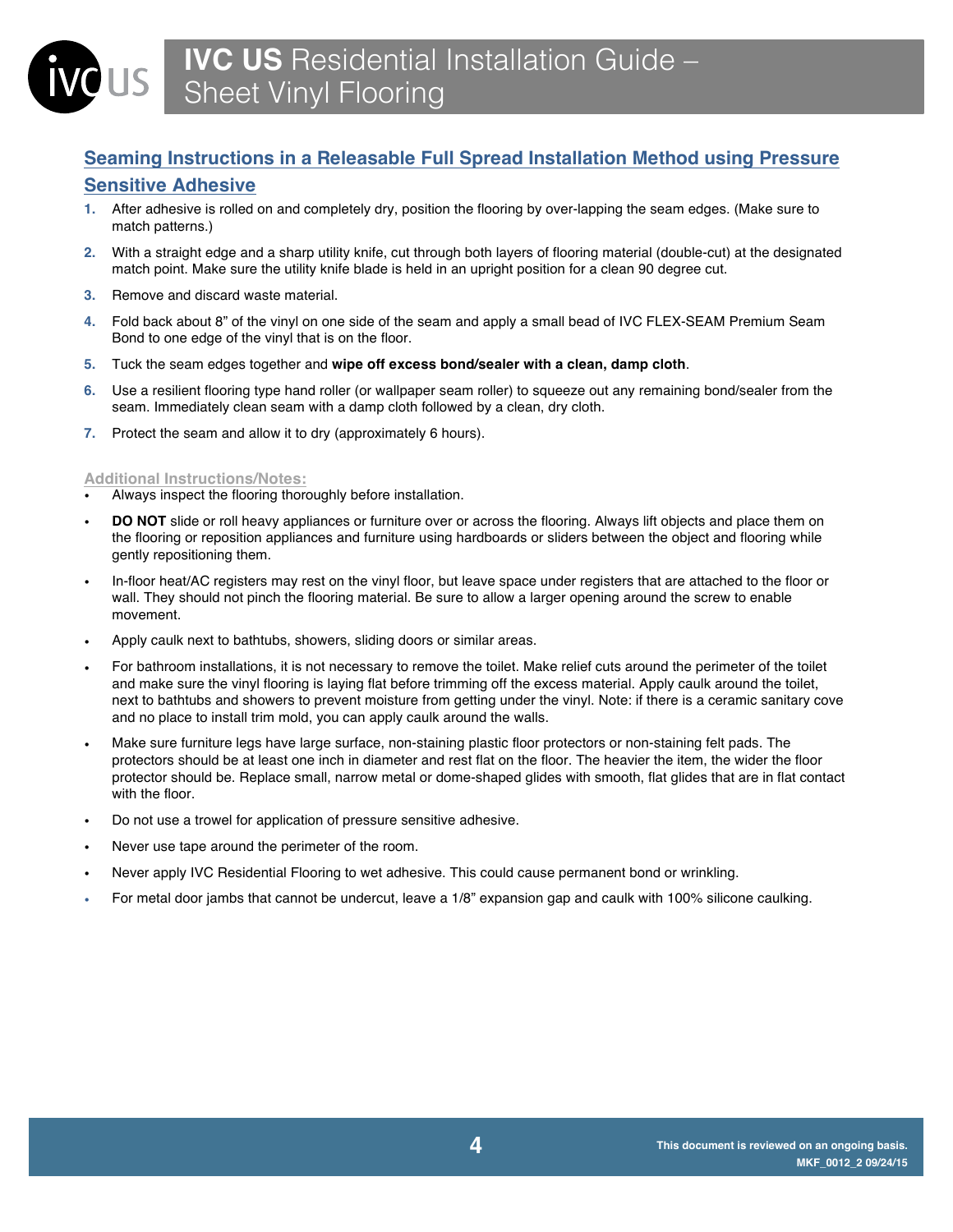# **Loose-Lay Installation Instructions**

Loose-Lay Installation method is only appropriate for up to 25 square yards and only 1 seam.

**NOTE:** *Areas with rolling traffic, heavy pivot points, high traffic and stairs/steps/landings are not recommended for Loose-Lay application.*

# **Materials Required for Installation:**

- Acrylic Double Face Tape for Vinyl Flooring
- Sharp Utility Knife
- Straight edge
- Push broom
- IVC FLEX-SEAM Premium Seam Bond (if seaming is required)
	- If unavailable, approved secondary alternatives include:
		- o Taylor 2062

**NOTE:** IVC will not be held responsible for problems that may arise for approved secondary alternative seam sealers. Please contact the approved secondary alternative seam sealer's manufacturer with issues.

• If a seam is required, you will also need either a vinyl or wallpaper seam roller

#### **Acceptable Underlayments:**

• Hard, flat, clean, sound surfaces, such as wood, concrete, vinyl, etc.

#### **Floor Preparation:**

Floor must be clean, smooth, flat and dry. Remove all foreign substances such as wax, grease, dirt, construction marks and contaminants, and any substance or chemical that would affect the performance of the product.

Inspection of flooring material prior to installation is required. Any defects should be immediately reported to the retail store from which the flooring was purchased before installation. IVC US is not responsible for labor costs to repair or replace material with defects that were apparent before or noticed at the end of an installation.

The job site and all flooring material and adhesive (if adhesive is necessary for certain areas of the Loose-Lay) must be kept for 24 hours before, during and after installation between 65˚ F and 85˚ F (18°C and 29°C).

#### **Loose-Lay Installation Instructions:**

- **1.** Prepare substrate in order for the surface to be clean, smooth, flat and dry. Under cut all door jambs to maintain a 1/8" relief gap. (If metal jamb, must leave 1/8" expansion gap and caulk before completing job)
- **2.** Align the pattern with the most dominant wall to achieve the best appearance in the room. Using a sharp utility knife, trim away excess material along the walls, at cabinets, etc., leaving approximately 2" of vinyl at these areas to be trimmed off later (rough cut). Do install cabinets on top of loose lay installations.
- **3.** Place acrylic double face tape at all doorways where a transition strip is needed, next to sliding doors, patio door sills, in front of tubs and shower stalls and similar areas where an expansion gap will not be covered with trim. Place acrylic double face tape around all floor vents to eliminate air migrating under vinyl causing bubbles. Do NOT tape along walls or around perimeter of room.
- **4.** Apply an "X" of acrylic double-face tape under appliances and pivot points, making sure not to overlap the tape.
- **5.** Make relief cuts at corners and projections to allow the material to lay flat before the final cuts are made. Final trimming should be done by cutting in with a utility knife or trimmer leaving a 1/8" to 1/4" expansion gap around the perimeter of the room and cabinets. The gap allows for sub-floor movement caused by changes in atmospheric conditions. The material should not touch the wall, corners or objects at any point or bubbles or wrinkles may occur. The material must lay flat to stay flat.
- **6.** Use the push broom method to thoroughly remove the air from under the vinyl. Make certain all air is removed.
- **7.** Use quarter round or base board to cover the exposed expansion gap. When installing quarter round or any moldings, make sure that they are fastened only to the wall and do not pinch the material at any point.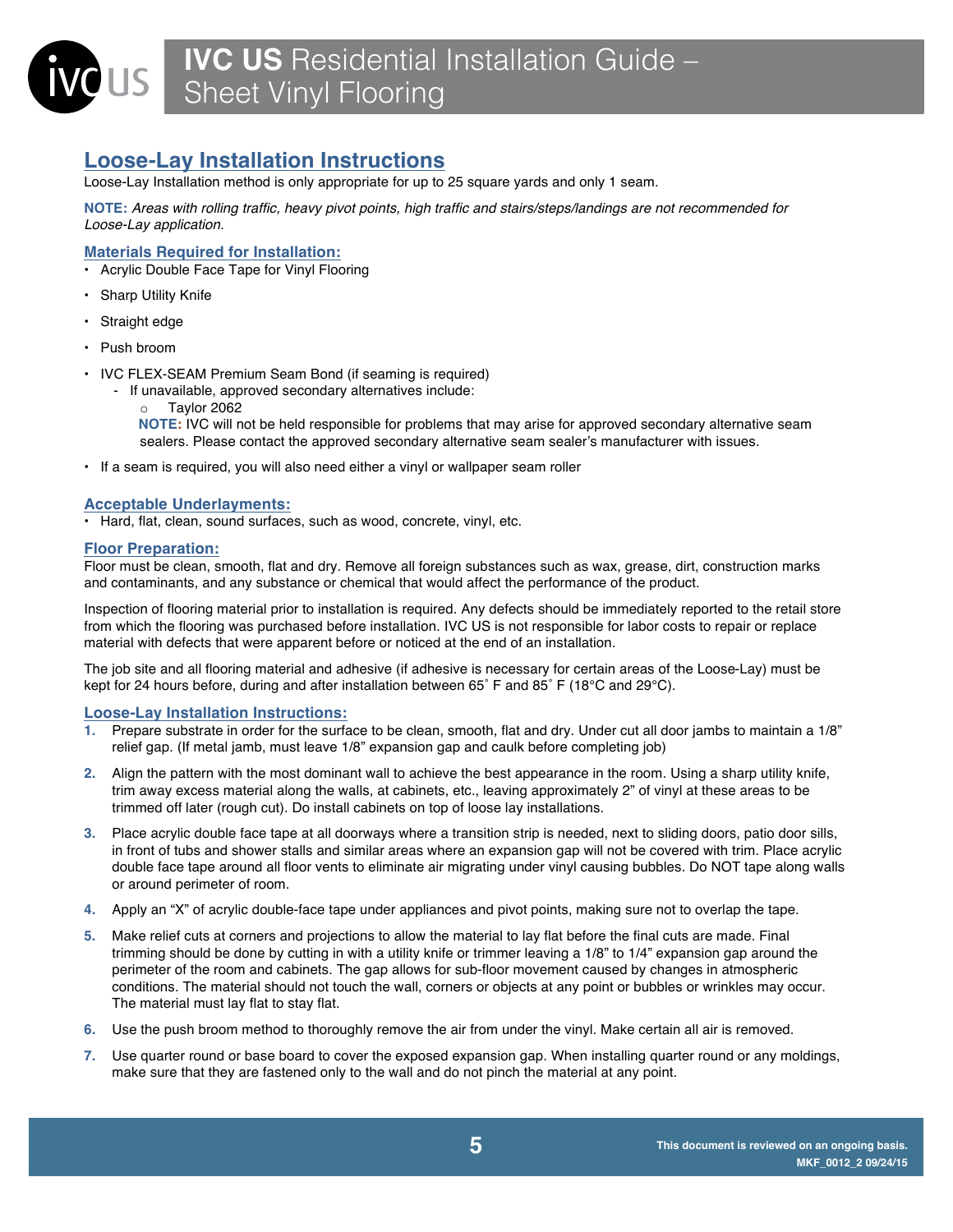# **Seaming in a Loose-Lay Installation:**

 $\mathsf{US}\mid$ 

- **1.** Position the flooring by over-lapping the seam edges (Make sure to match patterns).
- **2.** With a straight edge and a sharp utility knife, cut through both layers of flooring material (double cut) at the designated match point. Make sure the utility knife blade is held in an upright position for a clean 90 degree cut.
- **3.** Remove and discard waste material.
- **4.** Carefully fold back about 6" 8" of the vinyl along both edges. Apply a strip of double face tape where the seam edges come together. Press tape firmly to floor. Remove backing from the top of the tape and carefully place back one edge over the tape.
- **5.** While the other edge is still folded back apply a small bead of IVC FLEX-SEAM Premium Seam Bond or an approved alternative seam sealer, Taylor 2062, to the edge of the vinyl that is on the floor.
- **6.** Tuck the seam edges together and wipe off excess bond/sealer with a clean, damp cloth.
- **7.** Use a resilient flooring type hand roller (or wallpaper seam roller) to squeeze out any remaining bond/sealer from the seam. Immediately clean seam with a damp cloth followed by a clean, dry cloth.
- **8.** Protect the seam and allow it to dry (approximately 6 hours).

#### **Additional Instructions/Notes:**

- Always inspect the flooring thoroughly before installation.
- **DO NOT** slide heavy appliances or furniture over or across the flooring. Always lift objects and place them on a hard board between the flooring and object and gently reposition them.
- In-floor heat/AC registers may rest on the vinyl floor, but leave space under registers that are attached to the floor or wall. They should not pinch the flooring material. Be sure to allow a larger opening around the screw to enable movement.
- Apply caulk next to bathtubs, showers, sliding doors, patio doors, around metal door jambs or similar areas.
- For bathroom installations, it is not necessary to remove the toilet. Make relief cuts around the perimeter of the toilet and make sure the vinyl flooring is laying flat before trimming off the excess material. Apply caulk around the toilet, next to the bathtubs and showers to prevent moisture from getting under the vinyl. **NOTE:** if there is a ceramic sanitary cove and no place to install trim mold, you can apply caulk around the walls.
- Make sure furniture legs have large surface, non-staining plastic floor protectors or non-staining felt pads. The protectors should be at least one inch in diameter and rest flat on the floor. The heavier the item, the wider the floor protector should be. Replace small, narrow metal or dome-shaped glides with smooth, flat glides that are in flat contact with the floor.
- Never tape around the perimeter of the room.
- Never apply IVC flooring to a wet adhesive (if adhesive is needed for certain areas of the Loose-Lay). This could cause permanent bond or wrinkling and possibly void the warranty.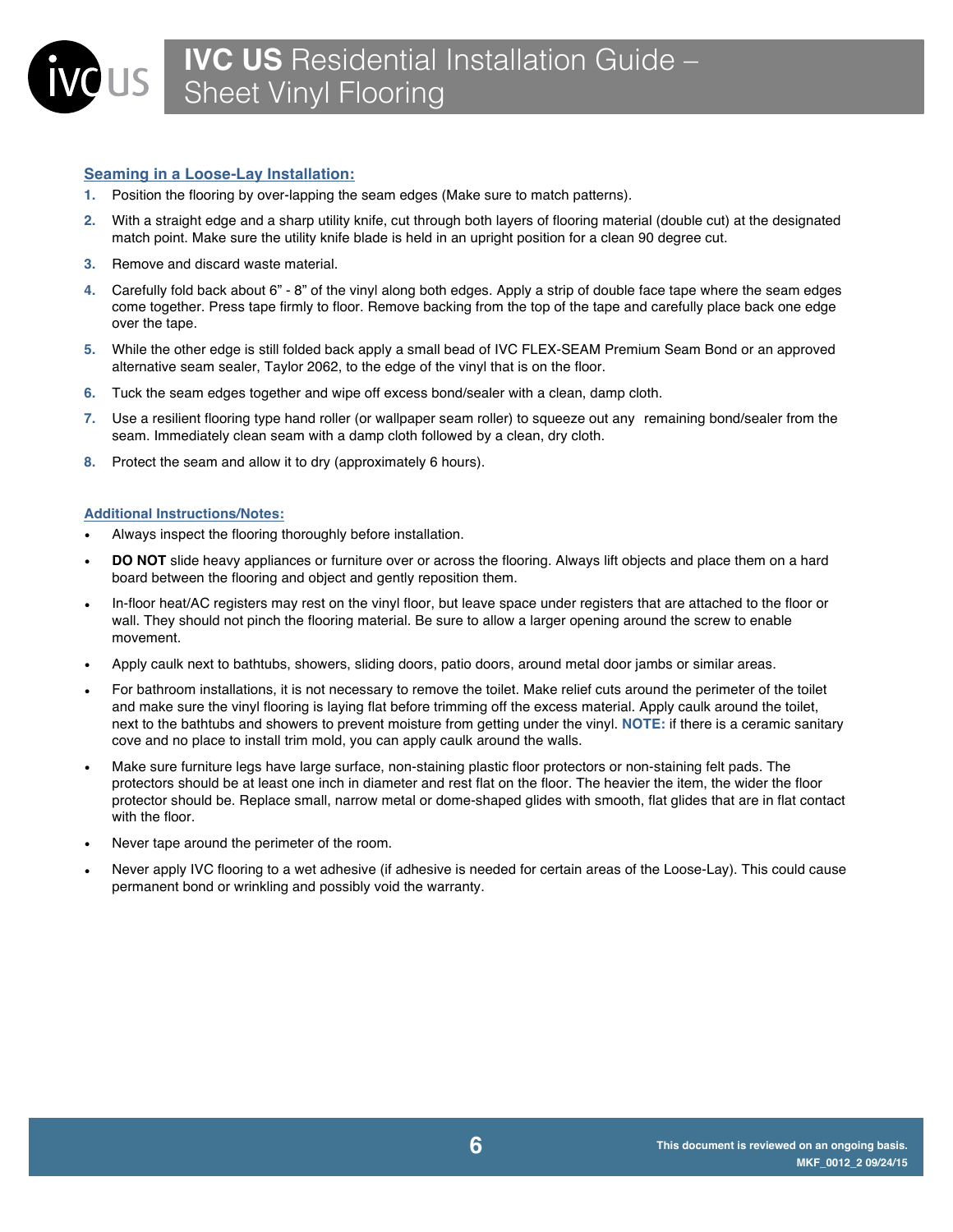# **Permanent Full Spread Installation Method**

The Permanent Full Installation Method can be used for "special needs" areas, such as those with rolling traffic, extremely high traffic, or areas with accelerated concrete moisture up to 8 lbs. The permanent full spread installation method *must* be used in new construction. However, **PLEASE NOTE** that if you elect to permanently install your IVC flooring using this method as opposed to the Releasable Installation Method that labor rates exceeding residential releasable removal and underlayment will not be covered.

# **Materials Required for Installation:**

- 1/16" X 1/32" X 1/32" U notch trowel
- IVC iGrip Permanent Adhesive for Sheet Vinyl
	- If unavailable, approved secondary alternatives include:
		- o Taylor 2091 (commercial)
		- o Henry© 650 P

 **NOTE:** IVC will not be held responsible for problems that may arise for approved secondary alternative adhesives. Please contact the approved secondary alternative adhesives' manufacturer with issues.

- IVC FLEX-SEAM Premium Seam Bond
	- If unavailable, approved secondary alternatives include:
		- o IVC Infuze Permanent Seal Sealer
- IVC FLEX-PRIM Acrylic Latex Primer
- Acrylic Double Face Tape for Vinyl Floor
- Sharp Utility Knife
- Straight edge
- 100 lb. roller
- Plastic putty knife, 2 clean cloths and appropriate cleaner

# **Acceptable Underlayments:**

**• Wood underlayment**

*Wood underlayment panels require a double layer construction and must be underlayment grade as specified and warranted by the manufacturer. Always fasten underlayment panels in accordance with the manufacturer's recommendations. Any failure of the underlayment or IVC US flooring as a result of the underlayment is NOT the responsibility of IVC US. Any porous wood underlayment must be primed.* 

- *- IVC US does not recommend installing resilient flooring over wood flooring or subfloors applied directly over concrete or sleeper-construction floors.*
- **• Concrete** ― See Grade Levels below:

#### **Grade Levels**

**Suspended:** *An acceptable suspended floor is a concrete or wood substrate with a minimum of 18" (460mm) of*  well-ventilated air space beneath it. IVC US recommends that a moisture vapor barrier be placed on the ground *below the air space.*

**On-Grade:** *An acceptable on-grade floor is a concrete substrate in direct surface contact with the ground at the surrounding ground level. The concrete slab should be protected from moisture penetration and incorporate a proven moisture vapor barrier.*

**Below-Grade:** *An acceptable below-grade floor is a concrete substrate partially or completely in contact with the ground below the average surrounding ground level. The concrete slab should be protected from moisture penetration and incorporate a proven moisture vapor barrier.*

- **• VCT** (well bonded, on and above grade)
- **• Ceramic** (well bonded)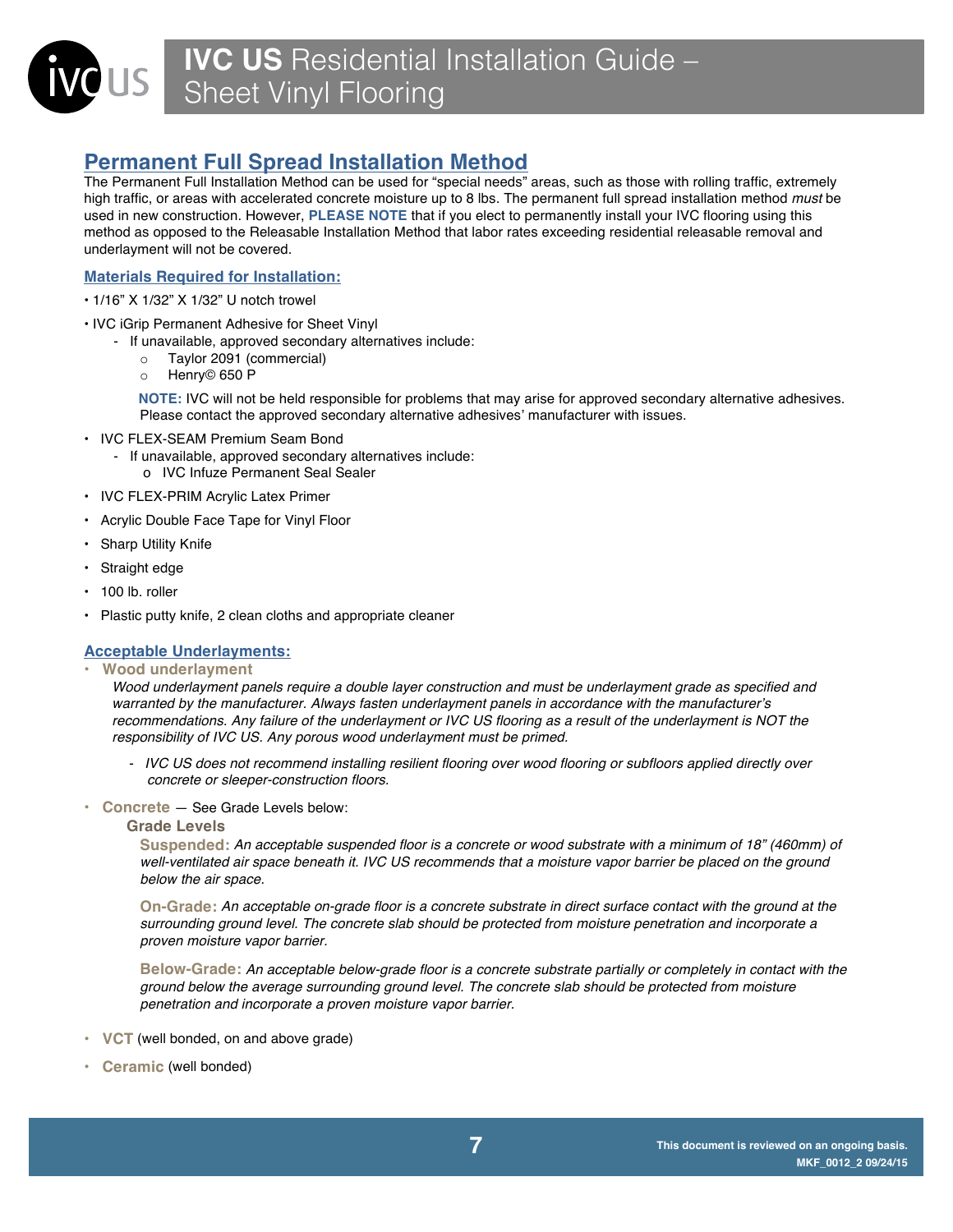**• Terrazzo** (well bonded)

US |

- **• Self-leveling and patching compounds** (latex fortified Portland cement based only)
- **• Resilient floor** (no more than 1 layers, well bonded, non-cushioned residential applications only)
- **Radiant heat floors** (not exceeding 85°F (29°C) and approved by the manufacturer for the use of their product with resilient vinyl flooring applications)
- **• OSB** (underlayment grade)

*OSB underlayment panels must be underlayment grade as specified and warranted by the manufacturer. Underlayment panels and joints must be fastened and reinforced according to manufacturer's instructions. Completely sand the floor with a floor sander, so that the floor is smooth and flat. Note: The chips in OSB overlap. Without sanding properly, OSB has high and low spots throughout the floor that could telegraph through the vinyl.*

- *- Surface must be primed using IVC FLEX-PRIM Acrylic Latex Primer.*
- **• Particle Board** (underlayment grade) *Particle board underlayment panels must be underlayment grade as specified and warranted by the manufacturer.*

# *- Surface must be primed using IVC FLEX-PRIM Acrylic Latex Primer.*

#### **Unacceptable Surfaces:**

- Inter-flex and any perimeter bonded products Carpet • Any floating floor system • Cork
- Resilient tile installed below grade  **Cushion-back vinyl** Cushion-back vinyl

*IVC US will not warrant or accept responsibility of any kind for flooring failures related to the use of unacceptable substrates and surfaces.* 

# **Floor Preparation:**

Floor must be clean, smooth, flat and dry. Remove all foreign substances such as wax, grease, dirt, construction markings, paints, sealeres and contaminants, and any substance or chemical that would interfere with a good bond. Fill all holes and cracks with a latex fortified Portland cement based patching compound. IVC US only recommends the use of latex fortified Portland cement based products as a satisfactory patching or leveling compound.

IVC US recommends priming extremely porous floors with IVC FLEX -PRIM Acrylic Latex Primer to prevent over absorption of adhesives, dust containment, and to insure a better bond of the adhesive to the subfloor/underlayment.

**Moisture Testing:** It is the responsibility of the flooring contractor and the installer to confirm all concrete substrates, both old and new, for moisture transmission using the Calcium Chloride Moisture Test according to ASTM F-1869. Moisture vapor transmission should not exceed the recommended levels of 8 lbs. or less per 1,000 sq. ft. in 24 hours. This test should be performed and documented prior to installation. A second testing option determines relative humidity in concrete floor slabs using In-Situ Probes, which should be less than 90% RH per ASTM F-2170 before, during and after installation. These acceptable moisture readings are only applicable when using iGrip adhesive for sheet vinyl.

# **PH LEVELS:** PH must be between 5 and 9

Inspection of flooring material prior to installation is required. Any defects should be immediately reported to the retail store from which the flooring was purchased before installation.

IVC US will not be responsible for labor costs to repair or replace material with defects that were apparent before or noticed at the end of an installation. The job site and all flooring material and adhesive must be kept for 24 hours before, during and after installation between 65˚ F and 85˚ F (18°C and 29°C).

**PLEASE NOTE**: *If removal of existing resilient floor covering is required, follow all recommended Resilient Floor Covering Institute (RFCI) work practices at www.rfci.com.*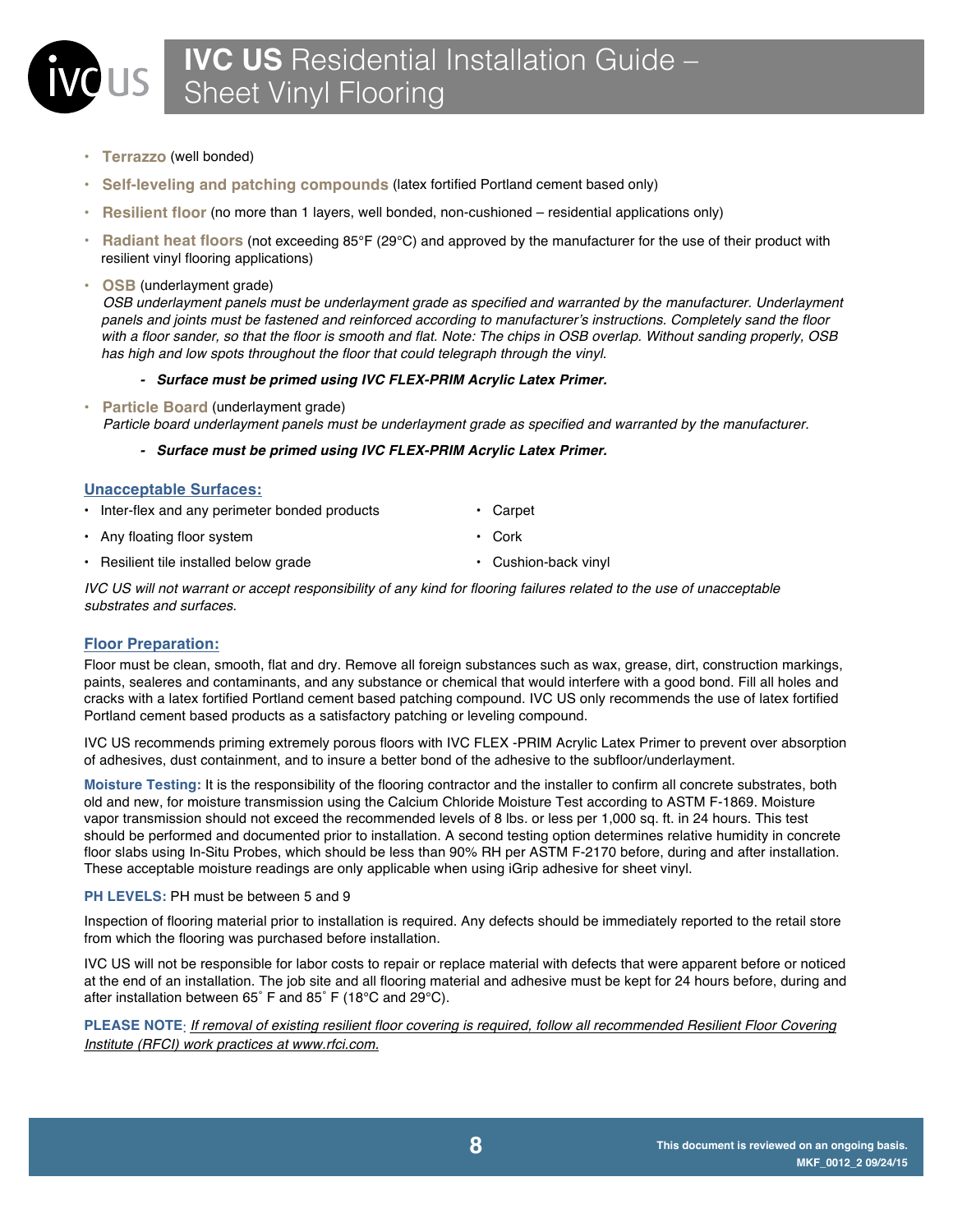

| <b>Trowel Specifications</b>                                         |                                                          |                                     |
|----------------------------------------------------------------------|----------------------------------------------------------|-------------------------------------|
| <b>Application</b><br><b>Width x Depth x Spacing</b>                 | <b>Spread Rate</b>                                       | <b>Type of Installation</b>         |
| 1/16" x 1/32" 1/32" U Notch Trowel<br>$(1.6$ mm x 0.8 mm x 0.8 mm U) | Up to $350$ sq. ft./ gal<br>(Up to 8.6 sq. meters/liter) | Porous and<br>Non-Porous Substrates |

# **Permanent Full Spread Installation Steps:**

#### **Step 1**

Align the pattern with the most dominant wall, and using a sharp utility knife trim away excess material along the walls, cabinet and other permanent objects, leaving approximately 2" of material to be trimmed off later.

# **Step 2**

Make relief cuts at corners to allow the material to lay flat before the final cuts are made. Final trimming does not require a 1/8" to 1/4" expansion gap when using IVC iGrip Permanent Adhesive for Sheet Vinyl as this is a permanent installation.

# **Step 3**

Fold back half of the material and apply IVC iGrip Permanent Adhesive for Sheet Vinyl to the substrate using the appropriate trowel. If a seam is required, leave an 18" dry zone at the edge of the seam. Then follow the Seaming Instructions in a Permanent Full Spread Installation found below.

#### **Step 4**

Do not immediately place the material into wet adhesive. To avoid bubbling, allow time for the adhesive to flash before positioning the material. There will be a slight transfer of adhesive to the skin when it's ready for installation. Do not allow the adhesive to dry completely.

# **Step 5**

Slide the material in place and remove air and vapors under the material using a 100 lb. roller over the entire adhered vinyl.

# **Step 6**

Repeat steps 3-5 for the remaining half of the flooring material.

# **Seaming Instructions in a Permanent Full Spread Residential Installation:**

- **1.** After positioning the flooring, over-lap the seam edges (Make sure to match patterns).
- **2.** Double cut through the all layers of vinyl, creating a compression fit when the seam edges are joined.
- **3.** Fold back both sides of the seam area and apply the IVC iGrip Permanent Adhesive for Sheet Vinyl to the dry zone. Allow the adhesive to flash before placing the material into the adhesive.
- **4.** Place one side of vinyl into the adhesive and roll the seam using a 100 lb. roller.
- **5.** Apply small bead of IVC FLEX-SEAM Premium Seam Bond or Infuze Seam Sealer along the edge of the installed vinyl.
- **6.** Place the edge of the uninstalled vinyl against the edge of the installed vinyl and press into place.
- **7.** Remove excess bond/sealer using a plastic putty knife followed by wiping the seam area using a clean dry cloth followed immediately with a clean cloth dampened with appropriate cleaner.
- **8.** Using a clean cloth, repeat until all residue is removed from the surface of the vinyl and protect the seam for six hours minimum.

#### See additional notes on next page.